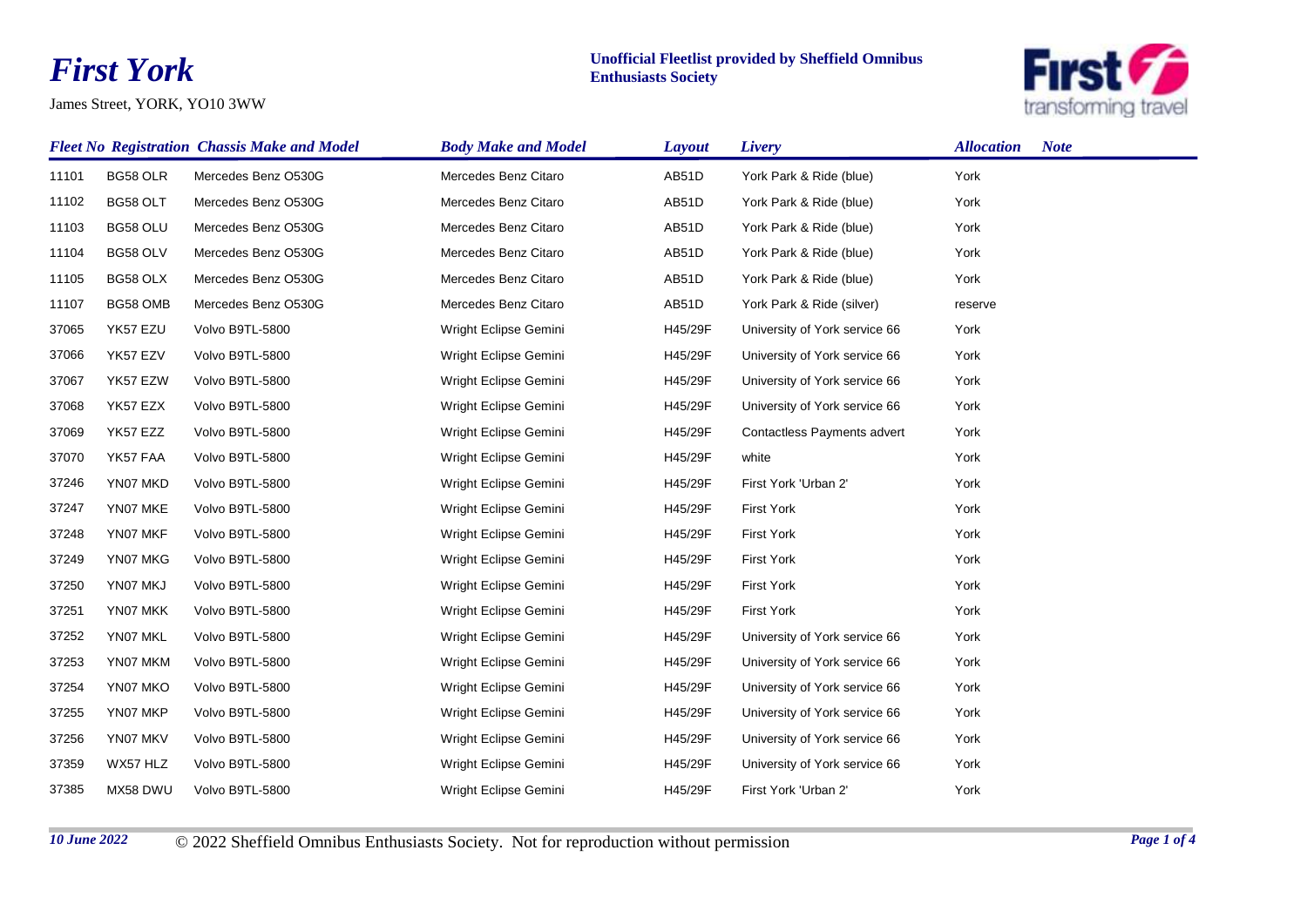|       |          | <b>Fleet No Registration Chassis Make and Model</b> | <b>Body Make and Model</b> | <b>Layout</b> | Livery                  | <b>Allocation</b><br><b>Note</b> |
|-------|----------|-----------------------------------------------------|----------------------------|---------------|-------------------------|----------------------------------|
| 37387 | MX58 DWW | Volvo B9TL-5800                                     | Wright Eclipse Gemini      | H45/29F       | <b>First York</b>       | York                             |
| 37443 | MX58 DZS | Volvo B9TL-5800                                     | Wright Eclipse Gemini      | H45/29F       | First York 'Urban 2'    | York                             |
| 37445 | MX58 DZU | Volvo B9TL-5800                                     | Wright Eclipse Gemini      | H45/29F       | First York 'Urban 2'    | York                             |
| 37676 | YJ09 FVG | Volvo B9TL-5800                                     | Wright Eclipse Gemini      | H45/29F       | First York 'Urban 2'    | York                             |
| 37677 | YJ09 FVH | Volvo B9TL-5800                                     | Wright Eclipse Gemini      | H45/29F       | First                   | York                             |
| 37678 | YJ09 FVK | Volvo B9TL-5800                                     | Wright Eclipse Gemini      | H45/29F       | First York 'Urban 2'    | York                             |
| 37679 | YJ09 FVL | Volvo B9TL-5800                                     | Wright Eclipse Gemini      | H45/29F       | <b>First York</b>       | York                             |
| 37682 | YJ09 FVO | Volvo B9TL-5800                                     | Wright Eclipse Gemini      | H45/29F       | First York 'Urban 2'    | York                             |
| 37685 | YJ09 FVF | Volvo B9TL-5800                                     | Wright Eclipse Gemini      | H45/29F       | First York 'Urban 2'    | York                             |
| 39001 | LK58 ECV | Wrightbus Gemini II HEV                             | Wright Gemini II           | H41/28F       | <b>First York</b>       | reserve                          |
| 39002 | LK58 ECW | Wrightbus Gemini II HEV                             | Wright Gemini II           | H41/28F       | <b>First York</b>       | reserve                          |
| 39003 | LK58 ECX | Wrightbus Gemini II HEV                             | Wright Gemini II           | H41/28F       | <b>First York</b>       | reserve                          |
| 39004 | LK58 ECY | Wrightbus Gemini II HEV                             | Wright Gemini II           | H41/28F       | <b>First York</b>       | reserve                          |
| 39502 | YJ69 CXC | Optare Metrodecker MD1110EV                         | Optare Metrodecker         | H51/27D       | York Park & Ride (blue) | York                             |
| 39503 | YJ20 AXA | Optare Metrodecker MD1110EV                         | Optare Metrodecker         | H51/27D       | York Park & Ride (blue) | York                             |
| 39504 | YJ20 AXB | Optare Metrodecker MD1110EV                         | Optare Metrodecker         | H51/27D       | York Park & Ride (blue) | York                             |
| 39505 | YJ20 AXC | Optare Metrodecker MD1110EV                         | Optare Metrodecker         | H51/27D       | York Park & Ride (blue) | York                             |
| 39507 | YJ20 AXD | Optare Metrodecker MD1110EV                         | Optare Metrodecker         | H51/27D       | York Park & Ride (blue) | York                             |
| 39508 | YJ20 AXF | Optare Metrodecker MD1110EV                         | Optare Metrodecker         | H51/27D       | York Park & Ride (blue) | York                             |
| 39509 | YJ20 AXG | Optare Metrodecker MD1110EV                         | Optare Metrodecker         | H51/27D       | York Park & Ride (blue) | York                             |
| 39510 | YJ20 AXH | Optare Metrodecker MD1110EV                         | Optare Metrodecker         | H51/27D       | York Park & Ride (blue) | York                             |
| 39511 | YJ20 AXK | Optare Metrodecker MD1110EV                         | Optare Metrodecker         | H51/27D       | York Park & Ride (blue) | York                             |
| 39512 | YJ70 ETA | Optare Metrodecker MD1110EV                         | Optare Metrodecker         | H51/27D       | York Park & Ride (blue) | York                             |
| 39513 | YJ70 ETD | Optare Metrodecker MD1110EV                         | Optare Metrodecker         | H51/27D       | York Park & Ride (blue) | York                             |
| 39514 | YJ70 ETE | Optare Metrodecker MD1110EV                         | Optare Metrodecker         | H51/27D       | York Park & Ride (blue) | York                             |
| 39515 | YJ70 ETF | Optare Metrodecker MD1110EV                         | Optare Metrodecker         | H51/27D       | York Park & Ride (blue) | York                             |
| 39516 | YJ70 ETK | Optare Metrodecker MD1110EV                         | Optare Metrodecker         | H51/27D       | York Park & Ride (blue) | York                             |
| 39517 | YJ70 ETL | Optare Metrodecker MD1110EV                         | Optare Metrodecker         | H51/27D       | York Park & Ride (blue) | York                             |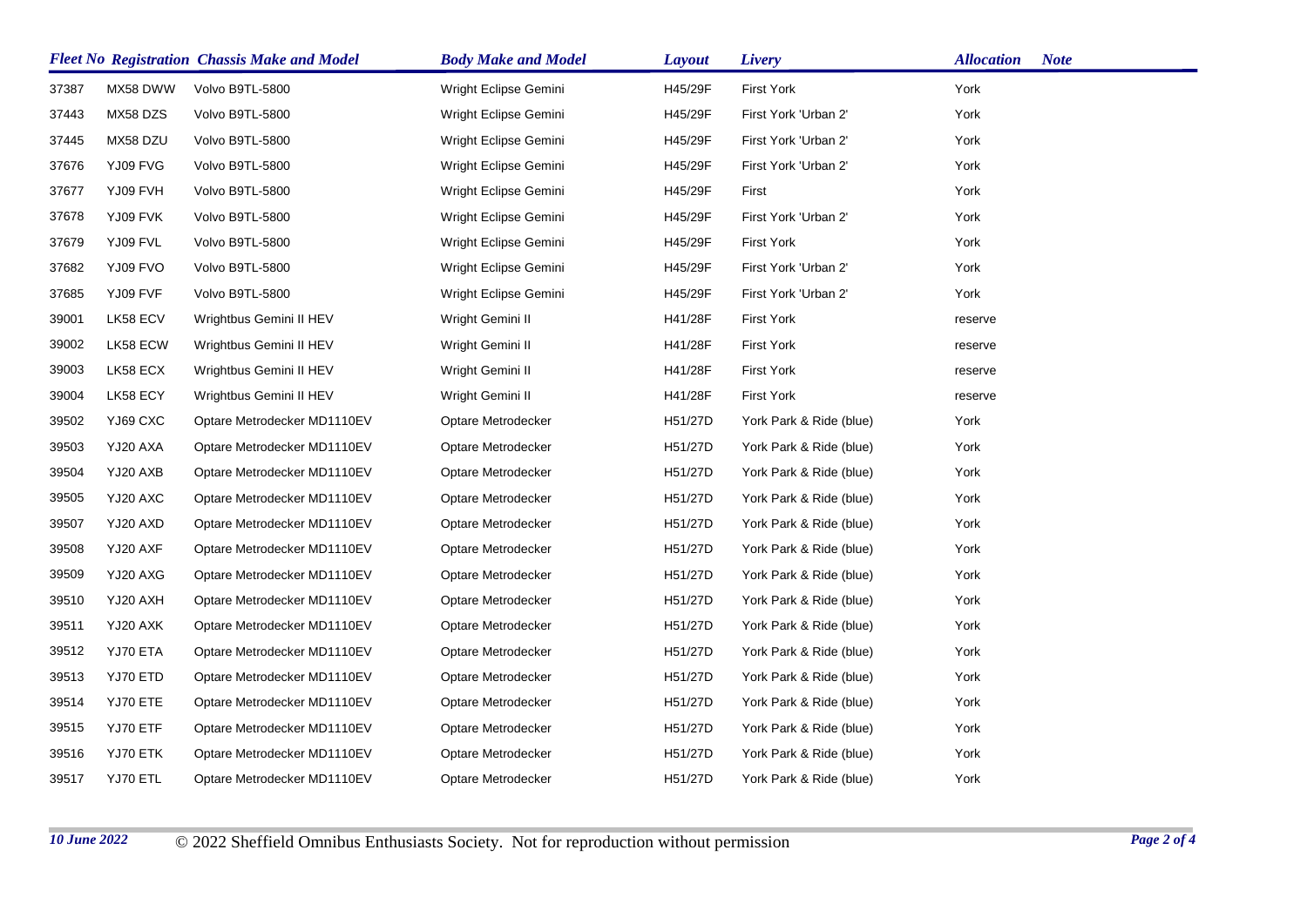| <b>Fleet No Registration Chassis Make and Model</b> |                      |                             | <b>Body Make and Model</b> | <b>Layout</b> | Livery                         | <b>Allocation</b> | <b>Note</b> |
|-----------------------------------------------------|----------------------|-----------------------------|----------------------------|---------------|--------------------------------|-------------------|-------------|
| 39518                                               | YJ70 ETO             | Optare Metrodecker MD1110EV | Optare Metrodecker         | H51/27D       | First York (blue)              | York              |             |
| 39519                                               | YJ70 ETR             | Optare Metrodecker MD1110EV | Optare Metrodecker         | H51/27D       | First York (blue)              | York              |             |
| 39520                                               | YJ70 ETU             | Optare Metrodecker MD1110EV | Optare Metrodecker         | H51/27D       | First York (blue)              | York              |             |
| 39521                                               | YJ70 ETV             | Optare Metrodecker MD1110EV | Optare Metrodecker         | H51/27D       | First York (blue)              | York              |             |
| 39523                                               | YJ70 ETX             | Optare Metrodecker MD1110EV | Optare Metrodecker         | H51/27D       | First York (blue)              | York              |             |
| 39524                                               | YJ70 ETY             | Optare Metrodecker MD1110EV | Optare Metrodecker         | H51/27D       | York City Knights advert       | York              |             |
| 47474                                               | SN14 EAJ             | Wrightbus StreetLite DF     | Wright StreetLite          | B37F          | York Hospital Bus              | York              |             |
| 47475                                               | SN14 EAM             | Wrightbus StreetLite DF     | Wright StreetLite          | B37F          | First York                     | York              |             |
| 47476                                               | SN <sub>14</sub> EAO | Wrightbus StreetLite DF     | Wright StreetLite          | B37F          | First York 'Urban 2'           | York              |             |
| 47477                                               | SN14 EAP             | Wrightbus StreetLite DF     | Wright StreetLite          | B37F          | <b>First York</b>              | York              |             |
| 47478                                               | SN14 EAW             | Wrightbus StreetLite DF     | Wright StreetLite          | B37F          | <b>First York</b>              | York              |             |
| 47479                                               | SN14 EAX             | Wrightbus StreetLite DF     | Wright StreetLite          | B37F          | <b>First York</b>              | York              |             |
| 47480                                               | SN <sub>14</sub> EAY | Wrightbus StreetLite DF     | Wright StreetLite          | B37F          | <b>First York</b>              | York              |             |
| 47481                                               | SN14 EBA             | Wrightbus StreetLite DF     | <b>Wright StreetLite</b>   | B37F          | <b>First York</b>              | York              |             |
| 49901                                               | YJ14 BHA             | Optare Versa V1110EV        | Optare Versa               | B36F          | York Park & Ride (blue)        | reserve           |             |
| 49902                                               | YJ14 BHD             | Optare Versa V1110EV        | Optare Versa               | B36F          | York Park & Ride (blue)        | reserve           |             |
| 49903                                               | YJ14 BHE             | Optare Versa V1110EV        | Optare Versa               | B36F          | York Park & Ride (blue)        | reserve           |             |
| 49904                                               | YJ14 BHF             | Optare Versa V1110EV        | Optare Versa               | B36F          | York Park & Ride (blue)        | reserve           |             |
| 49905                                               | YJ14 BHK             | Optare Versa V1110EV        | Optare Versa               | B36F          | York Park & Ride (blue)        | reserve           |             |
| 49906                                               | YJ14 BHL             | Optare Versa V1110EV        | Optare Versa               | B36F          | York Park & Ride (blue)        | reserve           |             |
| 49907                                               | YJ15 AYP             | Optare Versa V1110EV        | Optare Versa               | B36F          | York Park & Ride (blue)        | reserve           |             |
| 49908                                               | YJ15 AYK             | Optare Versa V1110EV        | Optare Versa               | B36F          | York Park & Ride (blue)        | reserve           |             |
| 49909                                               | YJ15 AYL             | Optare Versa V1110EV        | Optare Versa               | B36F          | York Park & Ride (blue)        | reserve           |             |
| 49910                                               | YJ15 AYM             | Optare Versa V1110EV        | Optare Versa               | B36F          | York Park & Ride (blue)        | reserve           |             |
| 49911                                               | YJ15 AYN             | Optare Versa V1110EV        | Optare Versa               | B36F          | York Park & Ride (blue)        | reserve           |             |
| 49912                                               | YJ15 AYO             | Optare Versa V1110EV        | Optare Versa               | B36F          | University of York service UB1 | York              |             |
| 66917                                               | MX55 FGJ             | Volvo B7RLE                 | Wright Eclipse Urban       | B43F          | <b>First Driver Training</b>   | York              | DTV         |
| 69001                                               | YK54 ENL             | Volvo B7RLE                 | Wright Eclipse Urban       | B33F          | <b>First Driver Training</b>   | York              | <b>DTV</b>  |